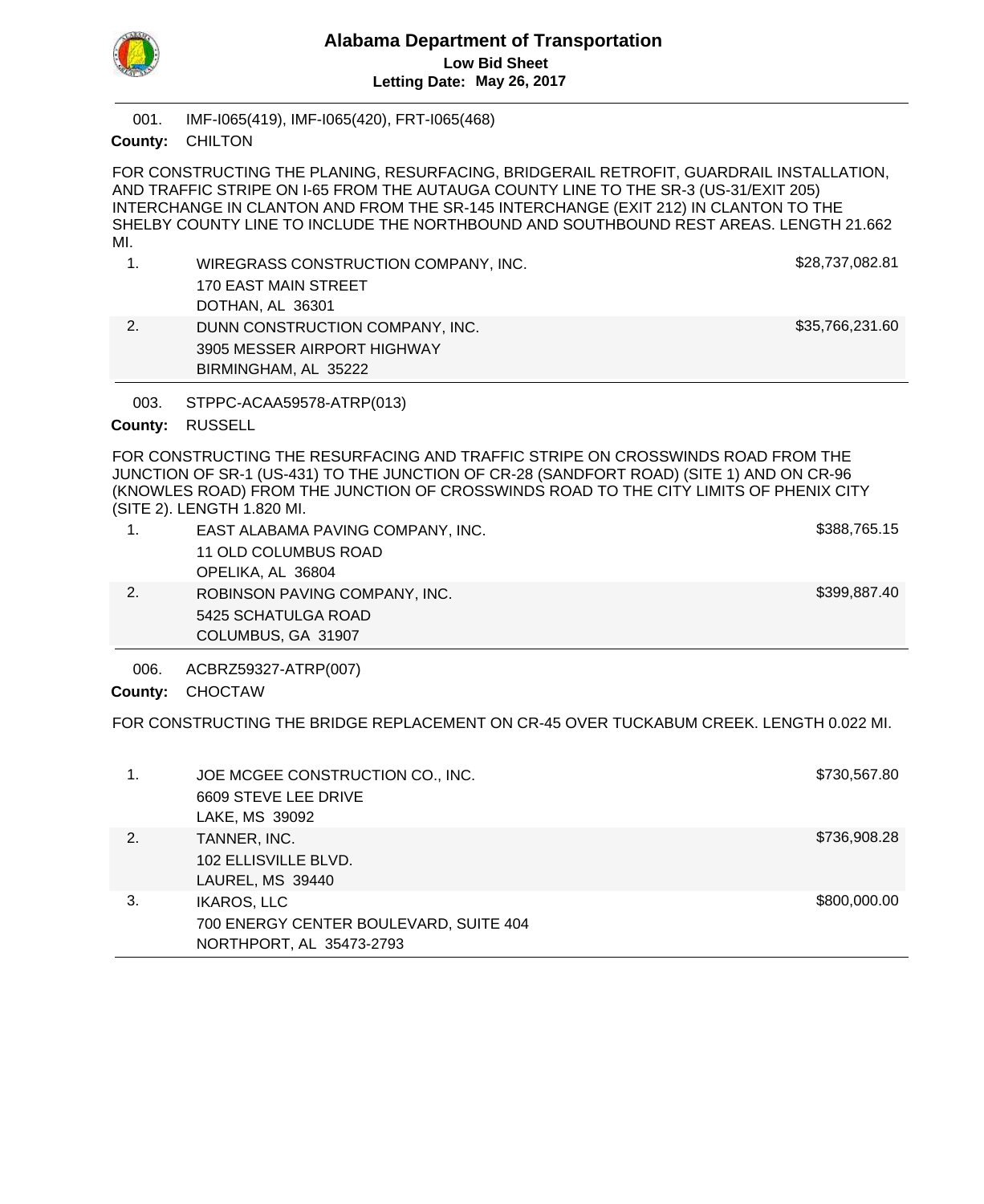#### ACBRZ59636-ATRP(007) 007.

## County: MACON

FOR CONSTRUCTING THE BRIDGE REPLACEMENT (GRADE, DRAIN, BASE, PAVE, AND BRIDGE) ON CR-9 OVER CALEBEE CREEK RELIEF NO. 1 EAST OF SHORTER. LENGTH 0.215 MI.

|    | NEWELL & BUSH, INC.<br>10470 U.S. HIGHWAY 80 EAST | \$1,276,010.25 |
|----|---------------------------------------------------|----------------|
|    | MONTGOMERY, AL 36117-0000                         |                |
| 2. | MURPHREE BRIDGE CORPORATION                       | \$1,358,049.81 |
|    | 1627 COUNTY ROAD 1149                             |                |
|    | <b>TROY, AL 36081</b>                             |                |
| 3. | MCINNIS CONSTRUCTION, LLC                         | \$1,499,886.00 |
|    | <b>203 INVESTMENT LANE</b>                        |                |
|    | SUMMERDALE, AL 36580-9998                         |                |
|    |                                                   |                |

ACNU58354-ATRP(003) 011.

# County: MACON

FOR CONSTRUCTING THE RESURFACING AND TRAFFIC STRIPE ON CR-56 FROM THE TALLAPOOSA COUNTY LINE TO THE INTERSECTION OF SR-199 EAST OF FRANKLIN. LENGTH 6.240 MI.

| 1. | EAST ALABAMA PAVING COMPANY, INC.<br>11 OLD COLUMBUS ROAD<br>OPELIKA, AL 36804   | \$914,964.53   |
|----|----------------------------------------------------------------------------------|----------------|
| 2. | D & J ENTERPRISES, INC.<br>3495 LEE RD.10<br>AUBURN, AL 36832-8040               | \$934,449.75   |
| 3. | WIREGRASS CONSTRUCTION COMPANY, INC.<br>170 EAST MAIN STREET<br>DOTHAN, AL 36301 | \$1,037,796.43 |

ACNU58583-ATRP(009), ACNU60539-ATRP(009) 012.

# County: GENEVA

FOR CONSTRUCTING THE RESURFACING AND TRAFFIC STRIPE ON CR-25 FROM THE COFFEE COUNTY LINE TO THE JUNCTION OF SR-87 (SITE 1) AND ON CR-17 FROM THE JUNCTION OF SR-153 TO THE JUNCTION OF SR-52 IN SAMSON (SITE 2). LENGTH 6.542 MI.

| WIREGRASS CONSTRUCTION COMPANY, INC. | \$1,137,211.56 |
|--------------------------------------|----------------|
| 170 EAST MAIN STREET                 |                |
| DOTHAN, AL 36301                     |                |
| MIDSOUTH PAVING, INC.                | \$1,421,694.95 |
| 500 RIVERHILLS PARK, SUITE 590       |                |
| BIRMINGHAM, AL 35242                 |                |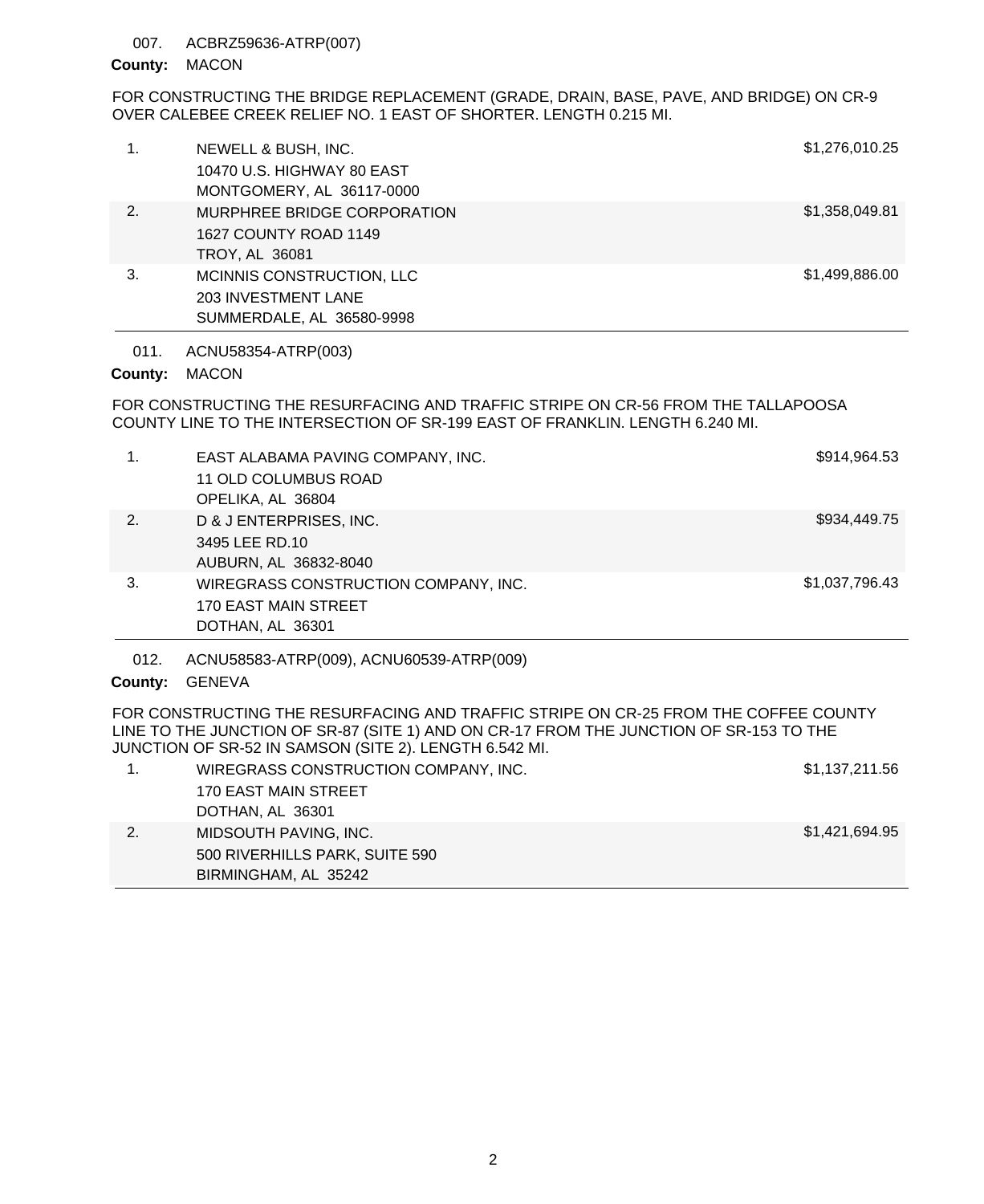ACNU59622-ATRP(004), ACNU61042-ATRP(011) 013.

# County: DALLAS

FOR CONSTRUCTING THE PLANING, RESURFACING, RECONSTRUCTION, AND TRAFFIC STRIPE ON CR-7 FROM A POINT 2.000 MILES NORTH OF THE JUNCTION OF CR-12 IN A SOUTHERLY DIRECTION FOR APPROXIMATELY 0.790 MILE (SITE 1) AND ON CR-7 FROM THE INTERSECTION OF CR-62 TO THE NORTH END OF MUSH CREEK AND FROM 0.750 MILE SOUTH OF MUSH CREEK TO THE JUNCTION OF CR-12 IN PLEASANT HILL (SITE 2). LENGTH 5.137 MI.

| 1. | ASPHALT CONTRACTORS, INC.            | \$2,008,997.50 |
|----|--------------------------------------|----------------|
|    | 6370 TAYLOR CIRCLE                   |                |
|    | MONTGOMERY, AL 36117-0000            |                |
| 2. | CHILTON CONTRACTORS, INC.            | \$2,020,387.77 |
|    | 600 5TH AVENUE NORTH                 |                |
|    | CLANTON, AL 35045                    |                |
| 3. | WIREGRASS CONSTRUCTION COMPANY, INC. | \$2,179,579.62 |
|    | <b>170 EAST MAIN STREET</b>          |                |
|    | DOTHAN, AL 36301                     |                |

ACNU60585-ATRP(003), ACNU60587-ATRP(003) 014.

County: LOWNDES

FOR CONSTRUCTING THE RESURFACING AND TRAFFIC STRIPE ON CR-45 (BLUE HILL ROAD) FROM THE JUNCTION OF SR-21 TO THE JUNCTION OF CR-12 NORTHWEST OF GORDONVILLE (SITE 1) AND ON CR-33 FROM THE JUNCTION OF CR-37 TO THE JUNCTION OF SR-21 (SITE 2). LENGTH 14.578 MI.

| 1. | MIDSOUTH PAVING, INC.                                                                   | \$1,568,438.75 |
|----|-----------------------------------------------------------------------------------------|----------------|
|    | 500 RIVERHILLS PARK, SUITE 590<br>BIRMINGHAM, AL 35242                                  |                |
| 2. | ASPHALT CONTRACTORS, INC.<br>6370 TAYLOR CIRCLE                                         | \$1,693,207.25 |
|    | MONTGOMERY, AL 36117-0000                                                               |                |
| 3. | WIREGRASS CONSTRUCTION COMPANY, INC.<br><b>170 EAST MAIN STREET</b><br>DOTHAN, AL 36301 | \$1,969,577.00 |
|    |                                                                                         |                |

ACNU61047-ATRP(008) 017.

County: MACON

FOR CONSTRUCTING THE RESURFACING AND TRAFFIC STRIPE ON CR-40 FROM THE JUNCTION OF SR-8 (US-80) TO THE TOWN LIMITS OF SHORTER. LENGTH 1.416 MI.

| WIREGRASS CONSTRUCTION COMPANY, INC. | \$297,288.00 |
|--------------------------------------|--------------|
| 170 EAST MAIN STREET                 |              |
| DOTHAN, AL 36301                     |              |
| MIDSOUTH PAVING, INC.                | \$309,920.80 |
| 500 RIVERHILLS PARK, SUITE 590       |              |
| BIRMINGHAM, AL 35242                 |              |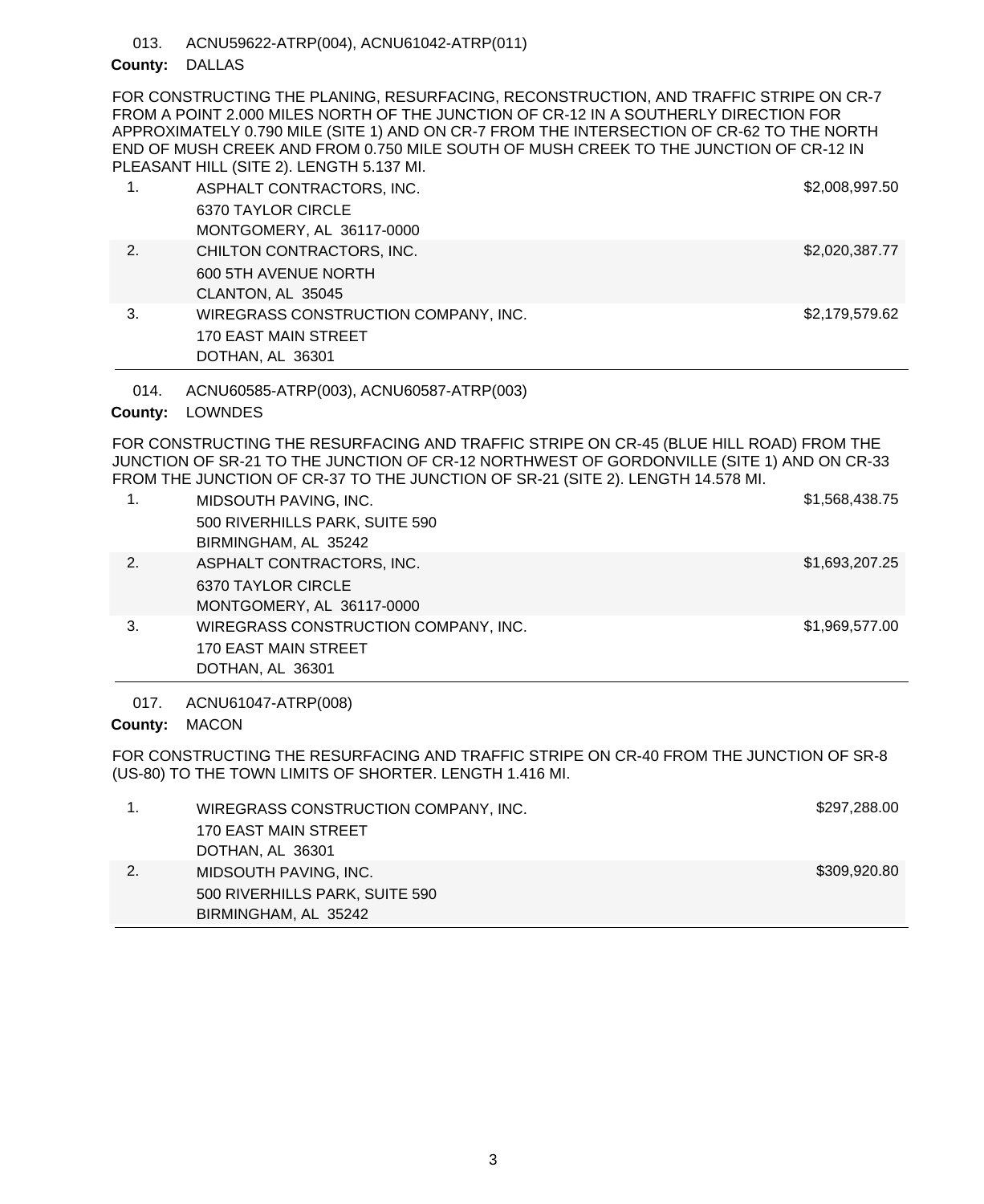## 018. ACNU66551-ATRP(006)

## County: TALLADEGA

FOR CONSTRUCTING THE INTERCHANGE LIGHTING REHABILITATION ON I-20 AT SR-77 (EXIT 168) IN LINCOLN. LENGTH 0.776 MI.

|    | STONE ELECTRIC COMPANY, INC.<br>4624 5TH AVE, SOUTH<br>BIRMINGHAM, AL 35222-0000               | \$376,863.01 |
|----|------------------------------------------------------------------------------------------------|--------------|
| 2. | TEMPLE ELECTRIC COMPANY, INC.<br>108 NORTH 24TH STREET<br>GADSDEN, AL 35904-0000               | \$388,735.80 |
| 3. | STONE & SONS ELECTRICAL CONTRACTORS, INC.<br>2530 QUEENSTOWN ROAD<br>BIRMINGHAM, AL 35210-0000 | \$626,922.75 |

BR-0018(503) 020.

County: FAYETTE

FOR CONSTRUCTING THE BRIDGE REPLACEMENT (GRADE, DRAIN, BASE, PAVE, AND BRIDGE) ON SR-18 (US-43) OVER DEADWATER CREEK WEST OF BERRY. LENGTH 0.343 MI.

| $\mathbf{1}$ . | JOE MCGEE CONSTRUCTION CO., INC.<br>6609 STEVE LEE DRIVE<br>LAKE, MS 39092     | \$2,859,715.94 |
|----------------|--------------------------------------------------------------------------------|----------------|
| 2.             | THE BRIDGE BUILDERS OF ALABAMA, LLC<br>231 APPLEGATE TRACE<br>PELHAM, AL 35124 | \$2,869,672.61 |
| 3.             | TANNER, INC.<br>102 ELLISVILLE BLVD.<br>LAUREL, MS 39440                       | \$2,903,959.89 |

BR-0055(502) 021.

County: COVINGTON

FOR CONSTRUCTING THE BRIDGE REPLACEMENT (GRADE, DRAIN, BASE, PAVE, AND BRIDGE) ON SR-55 OVER THE YELLOW RIVER. LENGTH 0.834 MI.

|    | F & W CONSTRUCTION COMPANY, INC.<br>947 COUNTY RD 18<br>OZARK, AL 36360 | \$6,937,284.63 |
|----|-------------------------------------------------------------------------|----------------|
| 2. | TANNER, INC.<br>102 ELLISVILLE BLVD.<br>LAUREL, MS 39440                | \$7,466,484.58 |
| 3. | MURPHREE BRIDGE CORPORATION<br>1627 COUNTY ROAD 1149<br>TROY, AL 36081  | \$8,204,152.07 |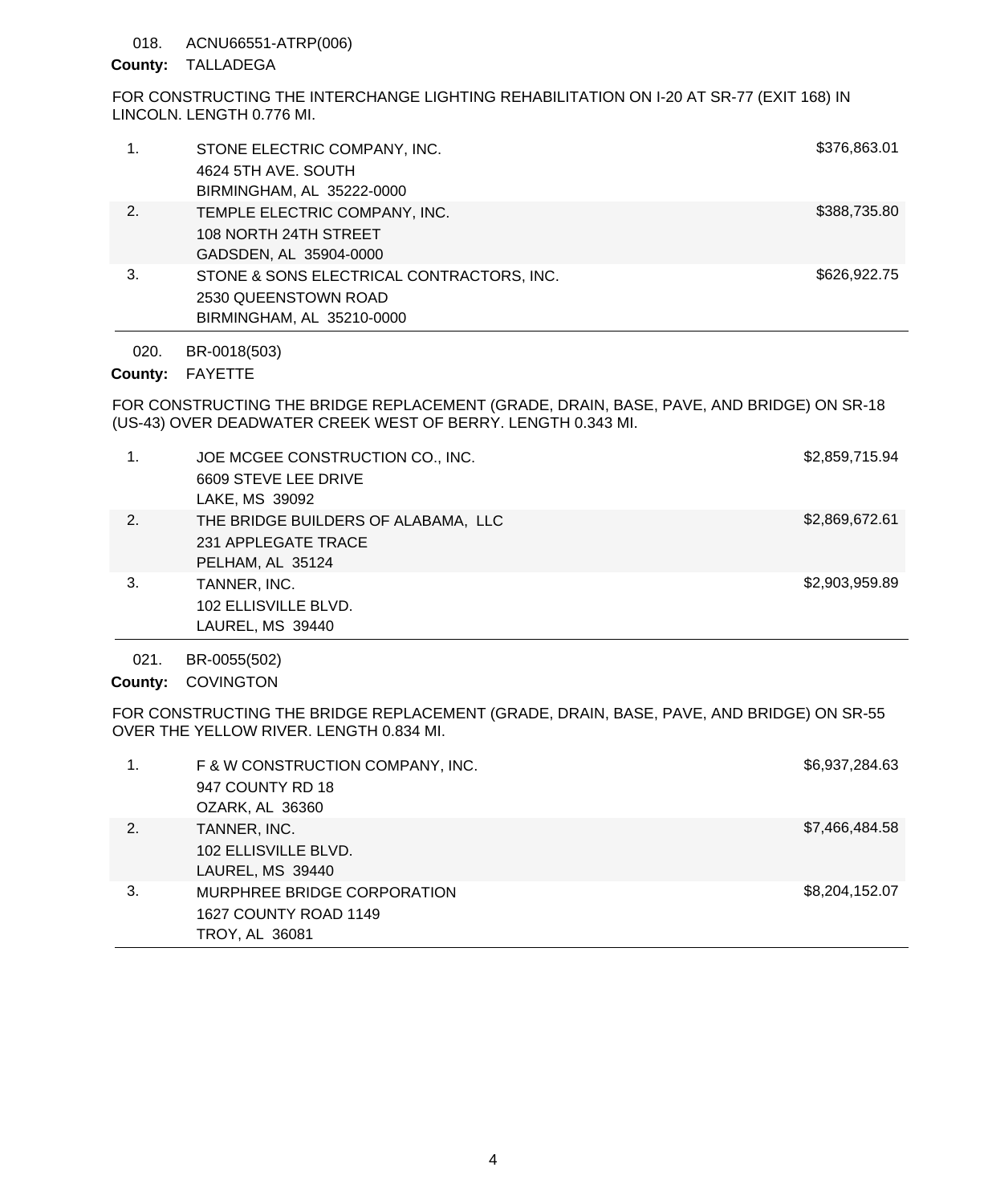#### ERPR-9010(137) 027.

### County: RUSSELL

FOR CONSTRUCTING THE SLOPE REPAIR (BACK SLOPE FAILURE) ON SR-1 (US-431) AT MP 88.100 (NORTHBOUND LANE) SOUTHWEST OF PITTSVIEW.

| 1.   | ROBINSON PAVING COMPANY, INC.<br>5425 SCHATULGA ROAD<br>COLUMBUS, GA 31907      | \$535,629.70 |
|------|---------------------------------------------------------------------------------|--------------|
| 2.   | W. S. NEWELL & SONS, INC.<br>10480 HIGHWAY 80 EAST<br>MONTGOMERY, AL 36117-0000 | \$540,372.01 |
| 3.   | WALKER PATTON COMPANY, INC.<br>2689 QUEENSTOWN ROAD<br>BIRMINGHAM, AL 35210     | \$561,387.39 |
| 028. | ERPR-9010(139)                                                                  |              |

# County: COFFEE

FOR CONSTRUCTING THE SCOUR COUNTERMEASURES ON CR-107, CR-215, CR-305, AND CR-474 AT VARIOUS BRIDGES AS INDICATED IN THE PLANS.

|    | GRADY RALLS & SONS, INC.               | \$217,602.41 |
|----|----------------------------------------|--------------|
|    | 12364 BROOKLYN ROAD                    |              |
|    | EVERGREEN, AL 36401-0000               |              |
| 2. | ALABAMA ROAD CONTRACTING SERVICES, LLC | \$336,966.50 |
|    | 18803 PECAN LOOP                       |              |
|    | ANDALUSIA, AL 36420                    |              |

ERPR-9010(933) 029.

County: BARBOUR

FOR CONSTRUCTING THE EMERGENCY REPAIR (DRAINAGE STRUCTURE IMPROVEMENTS) ON SR-51 (MP 33.756) NORTH OF CLIO. LENGTH 0.069 MI.

| F & W CONSTRUCTION COMPANY, INC. | \$232,676.21 |
|----------------------------------|--------------|
| 947 COUNTY RD 18                 |              |
| OZARK, AL 36360                  |              |

ERPR-9010(964) 030.

## County: MACON

FOR CONSTRUCTING THE SLOPE REPAIR (FRONT SLOPE FAILURE) ON I-85 (NORTHBOUND AND SOUTHBOUND ROADWAYS) FROM MP 38.500 TO MP 40.200.

|    | <b>GRADY RALLS &amp; SONS, INC.</b> | \$547,370.30 |
|----|-------------------------------------|--------------|
|    | 12364 BROOKLYN ROAD                 |              |
|    | EVERGREEN, AL 36401-0000            |              |
| 2. | NEWELL ROADBUILDERS, INC.           | \$574,025.65 |
|    | 13266 U.S. HIGHWAY 31               |              |
|    | HOPE HULL, AL 36043-0000            |              |
| 3. | WALKER PATTON COMPANY, INC.         | \$605,657.14 |
|    | 2689 QUEENSTOWN ROAD                |              |
|    | BIRMINGHAM, AL 35210                |              |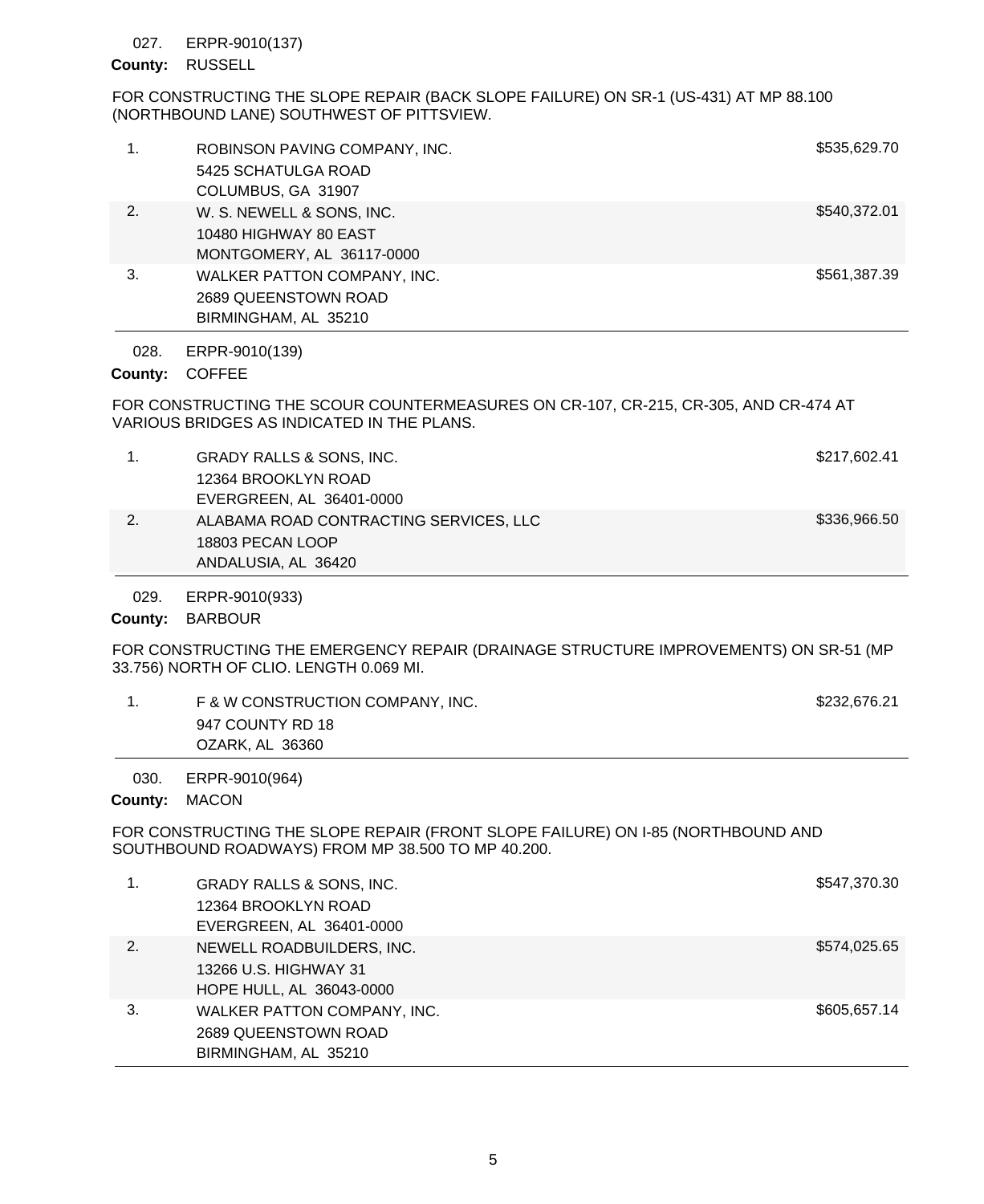## FBD-STPAA-FB12(900) 034.

#### County: BALDWIN

FOR CONSTRUCTING THE PARKING LOT LIGHTING INSTALLATION AT THE MOBILE BAY FERRY DOCK IN FORT MORGAN. LENGTH 0.074 MI.

| BAGBY & RUSSELL ELECTRIC COMPANY, INC. | \$246.386.27 |
|----------------------------------------|--------------|
| 5500 PLANTATION RD                     |              |
| THEODORE, AL 36582-1702                |              |

FLAP-FLAP(013) 037.

## County: CLARKE

FOR CONSTRUCTING THE RESURFACING AND TRAFFIC STRIPE ON CAMPBELL LANDING ACCESS ROAD FROM THE JUNCTION OF CR-20 (CAMPBELL LANDING ROAD) TO THE BOAT RAMP ON THE TOMBIGBEE RIVER. LENGTH 0.391 MI.

| H. O. WEAVER & SONS, INC.   | \$119,784.70 |
|-----------------------------|--------------|
| 7450 HOWELLS FERRY ROAD     |              |
| MOBILE, AL 36618            |              |
| MOBILE ASPHALT COMPANY, LLC | \$130,992.15 |
| 3151 HAMILTON BOULEVARD     |              |
| THEODORE, AL 36582          |              |

HSIP-0008(585) 040.

County: MARENGO

FOR CONSTRUCTING THE ROADWAY LIGHTING ON SR-8 (US-80) AT THE INTERSECTION OF SR-25 NORTH OF FAUNSDALE. LENGTH 0.435 MI.

|    | STONE & SONS ELECTRICAL CONTRACTORS, INC.<br>2530 QUEENSTOWN ROAD<br>BIRMINGHAM, AL 35210-0000 | \$239,444.55 |
|----|------------------------------------------------------------------------------------------------|--------------|
| 2. | TEMPLE ELECTRIC COMPANY, INC.<br>108 NORTH 24TH STREET<br>GADSDEN, AL 35904-0000               | \$280,920.00 |
| 3. | STONE ELECTRIC COMPANY, INC.<br>4624 5TH AVE, SOUTH<br>BIRMINGHAM, AL 35222-0000               | \$303,236.00 |

NH-0001(597) 043.

County: ETOWAH

FOR CONSTRUCTING THE PLANING, RESURFACING, AND TRAFFIC STRIPE ON SR-1 (US-431) FROM THE NORTH END OF THE LINE CREEK BRIDGE SOUTH OF RIDGEVILLE TO 0.300 MILE NORTH OF THE JUNCTION OF ROCKLEDGE ROAD. LENGTH 3.490 MI.

| 1. | MCCARTNEY CONSTRUCTION CO., INC. | \$950,039.30   |
|----|----------------------------------|----------------|
|    | 331 ALBERT RAINS BOULEVARD       |                |
|    | GADSDEN, AL 35901-0000           |                |
| 2. | GOOD HOPE CONTRACTING CO., INC.  | \$999,886.17   |
|    | 3280 COUNTY ROAD 437             |                |
|    | CULLMAN, AL 35057-0000           |                |
| 3. | WHITAKER CONTRACTING CORPORATION | \$1,006,623.48 |
|    | 692 CONVICT CAMP ROAD            |                |
|    | GUNTERSVILLE, AL 35976-0000      |                |
|    |                                  |                |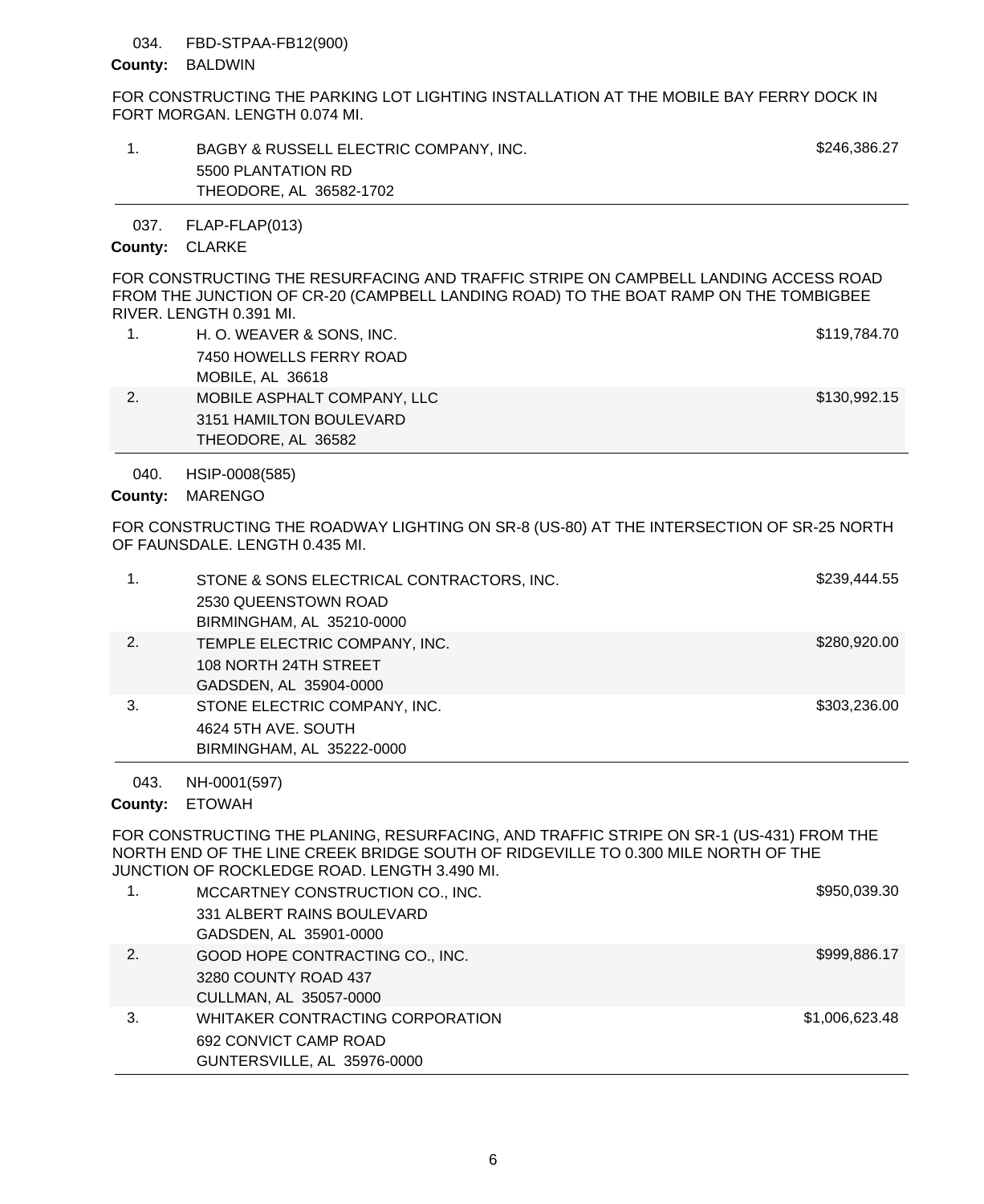NH-0001(598) 044.

# County: ETOWAH

FOR CONSTRUCTING THE PLANING, RESURFACING, AND TRAFFIC STRIPE ON SR-1 (US-431) FROM 0.300 MILE NORTH OF THE JUNCTION OF ROCKLEDGE ROAD TO THE MARSHALL COUNTY LINE. LENGTH 6.852 MI.

| 1. | GOOD HOPE CONTRACTING CO., INC.<br>3280 COUNTY ROAD 437<br>CULLMAN, AL 35057-0000        | \$2,200,940.54 |
|----|------------------------------------------------------------------------------------------|----------------|
| 2. | WHITAKER CONTRACTING CORPORATION<br>692 CONVICT CAMP ROAD<br>GUNTERSVILLE, AL 35976-0000 | \$2,271,320.18 |
| 3. | MCCARTNEY CONSTRUCTION CO., INC.<br>331 ALBERT RAINS BOULEVARD<br>GADSDEN, AL 35901-0000 | \$2,311,252.99 |

NH-0002(575) 045.

County: LAUDERDALE

FOR CONSTRUCTING THE RESURFACING AND TRAFFIC STRIPE ON SR-2 (US-72) FROM JUST EAST OF CR-31 (MP 45.000) TO WEST OF CR-421 (MP 48.000) IN CENTER STAR. LENGTH 3.283 MI.

| $\mathbf 1$ . | JOE KEENUM EXCAVATION & CONSTRUCTION, INC.<br>302 BRICK PIKE ROAD<br>MUSCLE SHOALS, AL 35661 | \$1,137,655.57 |
|---------------|----------------------------------------------------------------------------------------------|----------------|
| 2.            | ROGERS GROUP, INC.<br>421 GREAT CIRCLE ROAD<br>NASHVILLE, TN 37228-0000                      | \$1,165,696.44 |
| 3.            | MIDSOUTH PAVING, INC.<br>500 RIVERHILLS PARK, SUITE 590<br>BIRMINGHAM, AL 35242              | \$1,611,628.40 |

NH-0007(545) 046.

County: JEFFERSON

FOR CONSTRUCTING THE PLANING, RESURFACING, AND TRAFFIC STRIPE ON SR-7 (US-11) FROM THE JUNCTION OF 83RD STREET NORTH TO THE INTERSECTION OF SR-75 TO INCLUDE 0.320 MILE OF TODD ALLEY. LENGTH 1.925 MI.

|    | GOOD HOPE CONTRACTING CO., INC.<br>3280 COUNTY ROAD 437 | \$1,301,539.12 |
|----|---------------------------------------------------------|----------------|
|    | CULLMAN, AL 35057-0000                                  |                |
| 2. | DUNN CONSTRUCTION COMPANY, INC.                         | \$1,680,935.66 |
|    | 3905 MESSER AIRPORT HIGHWAY                             |                |
|    | BIRMINGHAM, AL 35222                                    |                |
| 3. | MIDSOUTH PAVING, INC.                                   | \$1,695,197.39 |
|    | 500 RIVERHILLS PARK, SUITE 590                          |                |
|    | BIRMINGHAM, AL 35242                                    |                |
|    |                                                         |                |

NH-0008(588) 047.

County: DALLAS

FOR CONSTRUCTING THE PLANING, RESURFACING, AND TRAFFIC STRIPE ON SR-8/SR-14 (US-80) FROM THE JUNCTION OF SR-14 TO THE JUNCTION OF SR-41 IN SELMA. LENGTH 3.387 MI.

1. ASPHALT CONTRACTORS, INC. And the state of the state of the state of the state of the state of the state of the state of the state of the state of the state of the state of the state of the state of the state of the sta 6370 TAYLOR CIRCLE MONTGOMERY, AL 36117-0000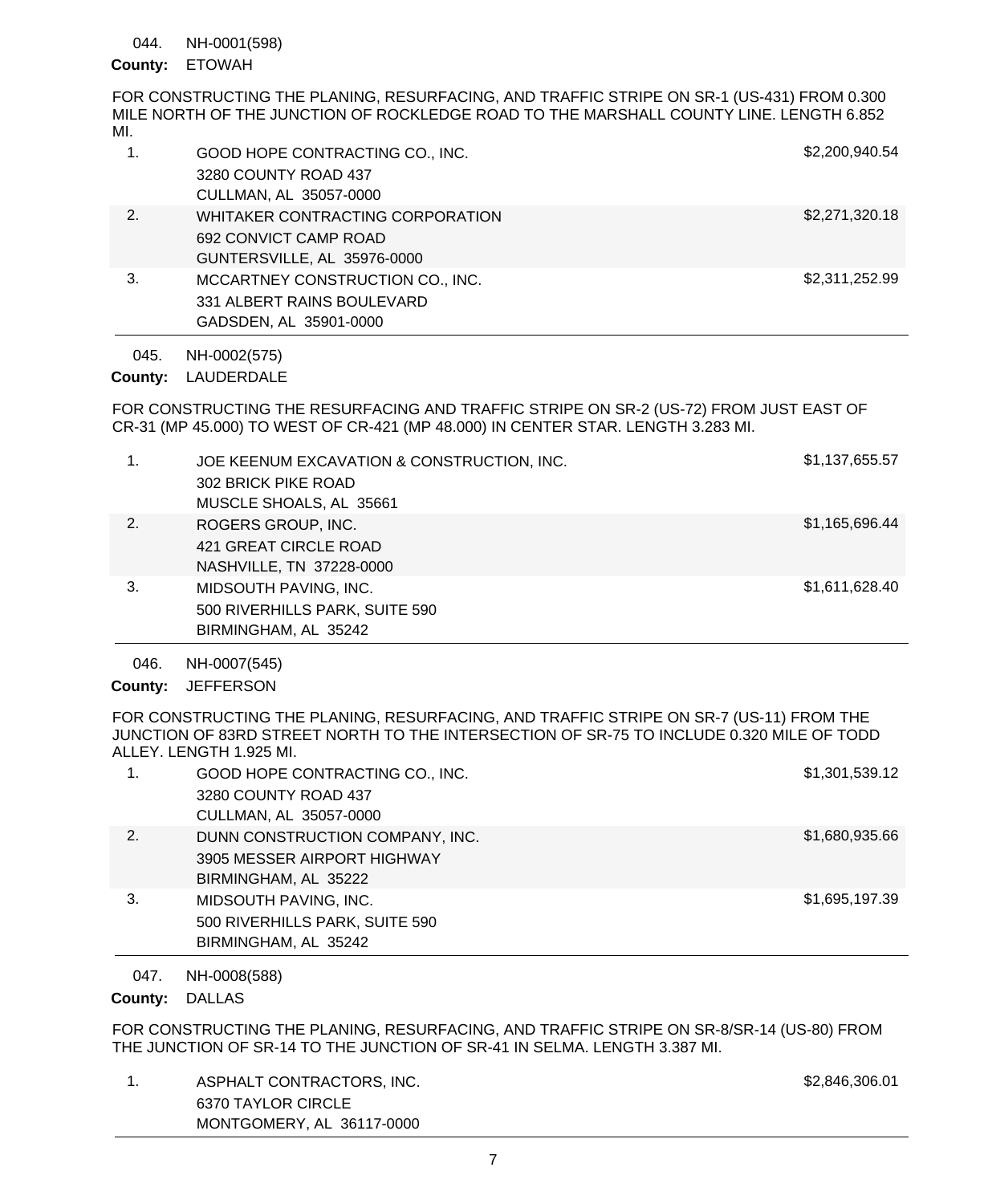NH-0012(561) 048.

# County: HOUSTON

FOR CONSTRUCTING THE PLANING, RESURFACING, AND TRAFFIC STRIPE ON SR-12 (US-84) FROM EAST OF THE INTERSECTION OF SR-123 NORTH OF WICKSBURG TO WEST OF THE BEAVER CREEK BRIDGE. LENGTH 7.220 MI.

|    | MIDSOUTH PAVING, INC.                | \$4,764,284.33 |
|----|--------------------------------------|----------------|
|    | 500 RIVERHILLS PARK, SUITE 590       |                |
|    | BIRMINGHAM, AL 35242                 |                |
| 2. | WIREGRASS CONSTRUCTION COMPANY, INC. | \$5,007,775.22 |
|    | 170 EAST MAIN STREET                 |                |
|    | DOTHAN, AL 36301                     |                |

#### NH-0193(505) 049.

County: MOBILE

FOR CONSTRUCTING THE PLANING, RESURFACING, AND TRAFFIC STRIPE ON SR-193 FROM NEAR THE JUNCTION OF HIGGINS ROAD (MP 25.180) TO THE JUNCTION OF OAK RIDGE AVENUE IN MOBILE. LENGTH 1.294 MI.

|    | H. O. WEAVER & SONS, INC.                 | \$979,464.61   |
|----|-------------------------------------------|----------------|
|    | 7450 HOWELLS FERRY ROAD                   |                |
|    | MOBILE, AL 36618                          |                |
| 2. | JOHN G. WALTON CONSTRUCTION COMPANY, INC. | \$1,020,468.37 |
|    | 1806 WOLF RIDGE ROAD                      |                |
|    | MOBILE, AL 36618                          |                |
| 3. | MOBILE ASPHALT COMPANY, LLC               | \$1,027,881.59 |
|    | 3151 HAMILTON BOULEVARD                   |                |
|    | THEODORE, AL 36582                        |                |

NH-0038(536) 050.

County: TALLAPOOSA

FOR CONSTRUCTING THE PLANING, RESURFACING, AND TRAFFIC STRIPE ON SR-38 (US-280) FROM JUST EAST OF THE JUNCTION OF SR-49 (MP 80.203) TO THE JUNCTION OF EAST SOUTH STREET IN DADEVILLE. LENGTH 4.078 MI.

1. GARY INGRAM GRADING & PAVING, INC. The state of the state of the state of the S3,189,795.24 1767 GRIFFIN SHOALS ROAD DADEVILLE, AL 36853

NH-HSIP-0074(539) 052.

County: WINSTON

FOR CONSTRUCTING THE SAFETY WIDENING, PLANING, RESURFACING, AND TRAFFIC STRIPE ON SR-74 (US-278) FROM EAST OF THE JUNCTION OF CR-20 TO WEST OF THE JUNCTION OF CHILCOAT ROAD IN DOUBLE SPRINGS. LENGTH 5.581 MI.

| 1. | GOOD HOPE CONTRACTING CO., INC.      | \$1,278,803.65 |
|----|--------------------------------------|----------------|
|    | 3280 COUNTY ROAD 437                 |                |
|    | CULLMAN, AL 35057-0000               |                |
| 2. | ROGERS GROUP, INC.                   | \$1,399,664.44 |
|    | 421 GREAT CIRCLE ROAD                |                |
|    | NASHVILLE, TN 37228-0000             |                |
| 3. | WIREGRASS CONSTRUCTION COMPANY, INC. | \$1,415,751.10 |
|    | 170 EAST MAIN STREET                 |                |
|    | DOTHAN, AL 36301                     |                |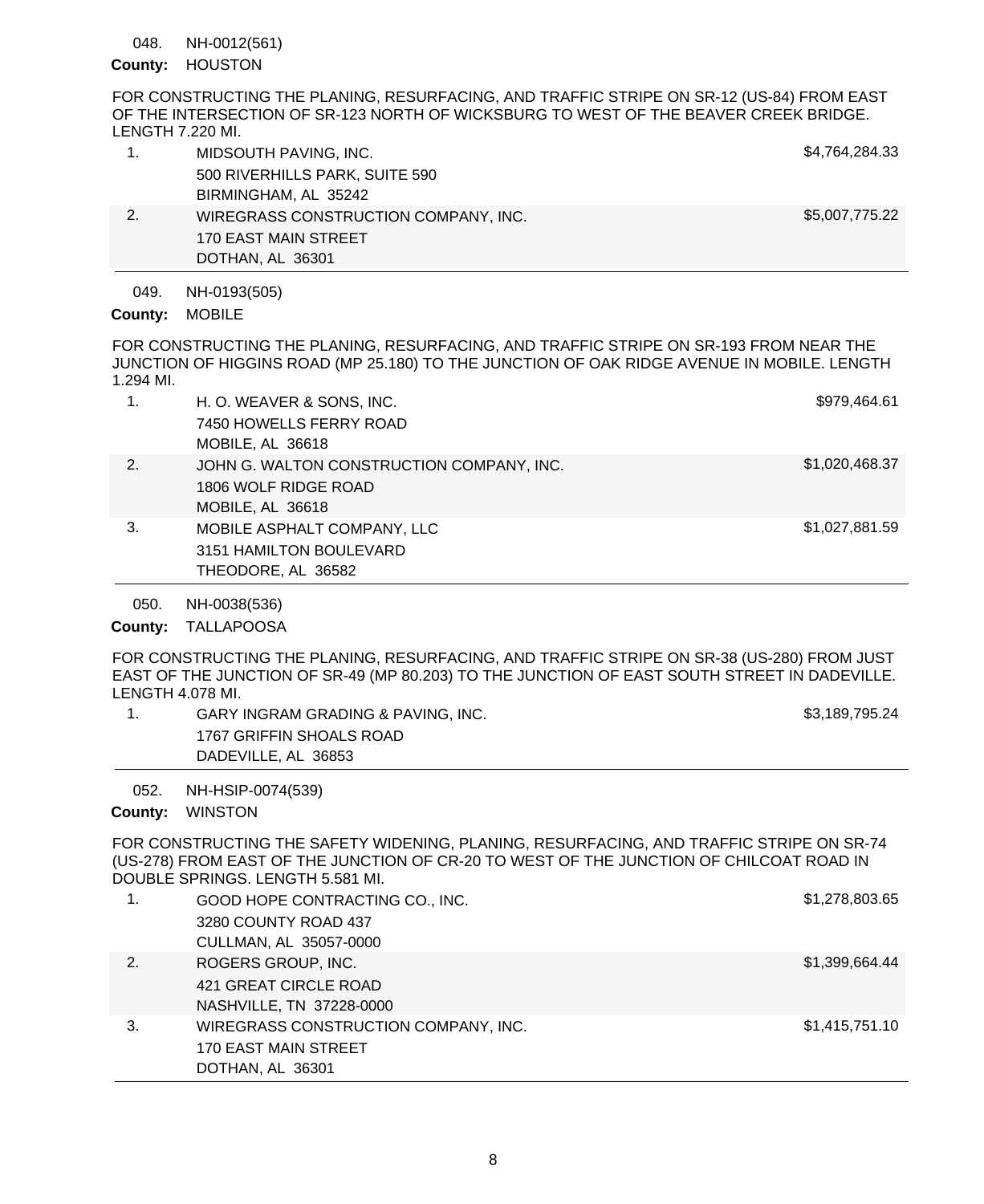NH-0003(609), STPAA-0003(606) County: SHELBY 055.

FOR CONSTRUCTING THE PLANING, RESURFACING, BRIDGE RAIL RETROFIT, AND TRAFFIC STRIPE ON SR-3 (US-31) FROM NORTH OF THE JUNCTION OF CR-68 IN ALABASTER TO THE BISHOP CREEK BRIDGE IN PELHAM (SITE 1) AND THE PLANING, RESURFACING, AND TRAFFIC STRIPE ON SR-3 (US-31) FROM NORTH OF THE JUNCTION OF FULTON LAKE ROAD TO THE I-65 OVERPASS IN ALABASTER (SITE 2). LENGTH 5.519 MI.

## **\*\*\*\*\* WITHDRAWN FROM THE LETTING \*\*\*\*\***

STPAA-0007(543) 056.

County: GREENE

FOR CONSTRUCTING THE PLANING, RESURFACING, CURB RAMP IMPROVEMENTS, AND TRAFFIC STRIPE ON SR-7 (US-11) FROM THE JUNCTION OF PRAIRIE AVENUE TO A POINT NEAR MP 44.654 IN EUTAW (SITE 1) AND ON SR-14 FROM THE JUNCTION OF TUSCALOOSA STREET TO THE JUNCTION OF SR-7 (BOLIGEE STREET) IN EUTAW (SITE 2). LENGTH 0.552 MI.

| S. T. BUNN CONSTRUCTION COMPANY, INC. | \$517,787.45 |
|---------------------------------------|--------------|
| 1904 UNIVERSITY BOULEVARD             |              |
| TUSCALOOSA, AL 35401                  |              |

STPAA-0025(548) 058.

County: SHELBY

FOR CONSTRUCTING THE PLANING, RESURFACING, AND TRAFFIC STRIPE ON SR-25 FROM NORTH OF THE INTERSECTION OF CR-61 (MP 139.114) TO THE INTERSECTION OF SR-38 (US-280) IN HARPERSVILLE. LENGTH 8.017 MI.

|    | MCCARTNEY CONSTRUCTION CO., INC.     | \$3,166,441.02 |
|----|--------------------------------------|----------------|
|    | 331 ALBERT RAINS BOULEVARD           |                |
|    | GADSDEN, AL 35901-0000               |                |
| 2. | WIREGRASS CONSTRUCTION COMPANY, INC. | \$4,262,476.05 |
|    | 170 EAST MAIN STREET                 |                |
|    | DOTHAN, AL 36301                     |                |
| 3. | DUNN CONSTRUCTION COMPANY, INC.      | \$4,656,407.46 |
|    | 3905 MESSER AIRPORT HIGHWAY          |                |
|    | BIRMINGHAM, AL 35222                 |                |
|    |                                      |                |

STPAA-0053(580) 059.

County: SHELBY

FOR CONSTRUCTING THE PLANING, RESURFACING, AND TRAFFIC STRIPE ON SR-25/SR-53 (US-231) FROM THE INTERSECTION OF SR-38 (US-280) IN HARPERSVILLE TO THE ST. CLAIR COUNTY LINE. LENGTH 7.673 MI.

| MCCARTNEY CONSTRUCTION CO., INC. | \$3,256,850.60 |
|----------------------------------|----------------|
| 331 ALBERT RAINS BOULEVARD       |                |
| GADSDEN, AL 35901-0000           |                |
| DUNN CONSTRUCTION COMPANY, INC.  | \$4,806,899.13 |
| 3905 MESSER AIRPORT HIGHWAY      |                |
| BIRMINGHAM, AL 35222             |                |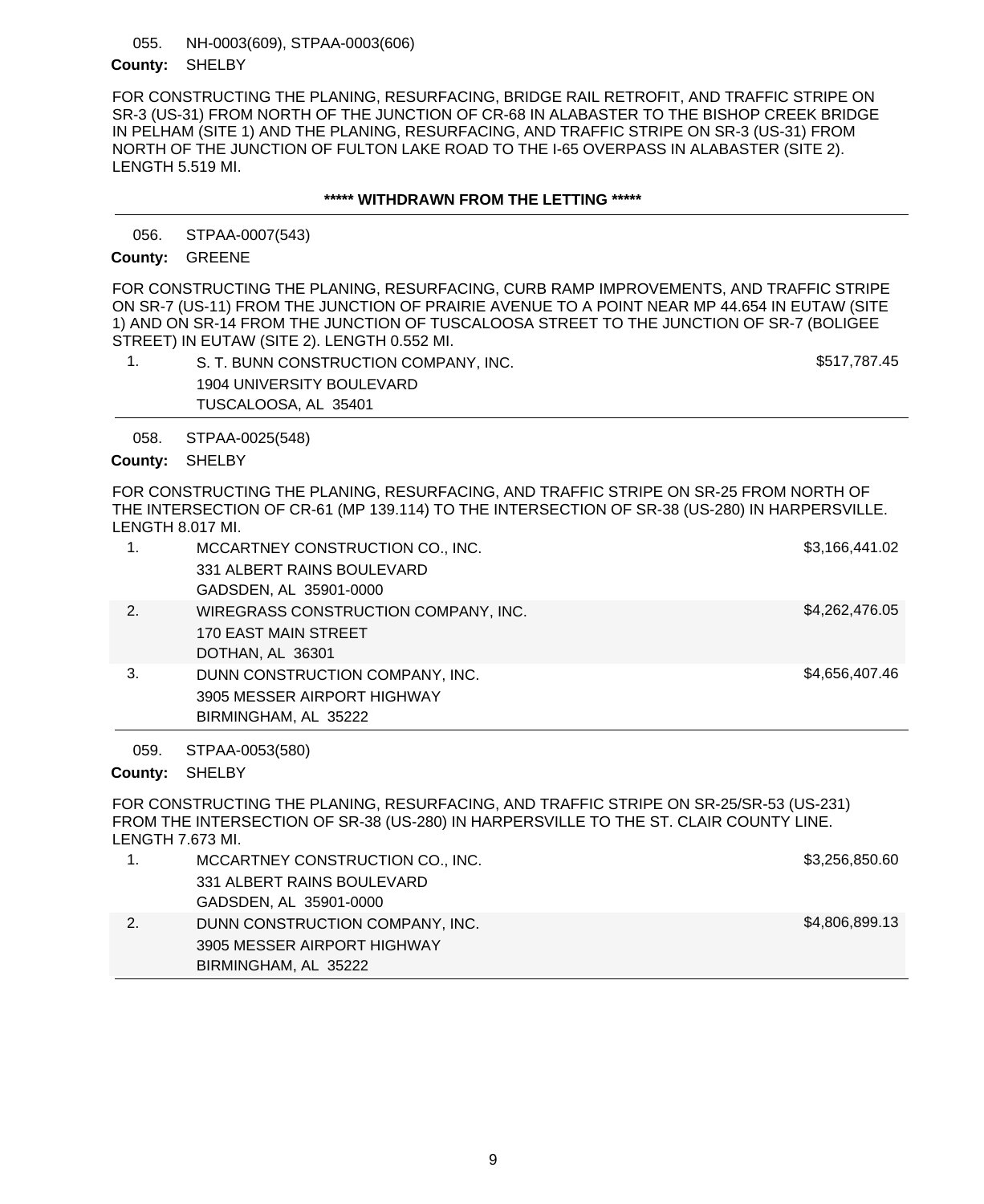#### STPAA-0116(250) 060.

## County: AUTAUGA

FOR CONSTRUCTING THE RESURFACING AND TRAFFIC STRIPE ON CR-47 FROM THE JUNCTION SR-14 TO THE JUNCTION OF CR-86 IN PRATTVILLE. LENGTH 4.332 MI.

| 1. | MIDSOUTH PAVING, INC.<br>500 RIVERHILLS PARK, SUITE 590<br>BIRMINGHAM, AL 35242  | \$329,259.85 |
|----|----------------------------------------------------------------------------------|--------------|
| 2. | WIREGRASS CONSTRUCTION COMPANY, INC.<br>170 EAST MAIN STREET<br>DOTHAN, AL 36301 | \$372,829.71 |
| 3. | ASPHALT CONTRACTORS, INC.<br>6370 TAYLOR CIRCLE<br>MONTGOMERY, AL 36117-0000     | \$452,541.00 |

STPAA-0119(511) 061.

# County: JEFFERSON

FOR CONSTRUCTING THE PLANING, RESURFACING, BRIDGE GUARDRAIL RETROFIT, AND TRAFFIC STRIPE ON SR-119 FROM THE SHELBY COUNTY LINE TO THE JUNCTION OF SR-4 (US-78) IN LEEDS. LENGTH 7.895 MI.

| 1. | GOOD HOPE CONTRACTING CO., INC.<br>3280 COUNTY ROAD 437<br>CULLMAN, AL 35057-0000      | \$2,003,309.78 |
|----|----------------------------------------------------------------------------------------|----------------|
| 2. | MIDSOUTH PAVING, INC.<br>500 RIVERHILLS PARK, SUITE 590<br>BIRMINGHAM, AL 35242        | \$2,468,165.65 |
| 3. | DUNN CONSTRUCTION COMPANY, INC.<br>3905 MESSER AIRPORT HIGHWAY<br>BIRMINGHAM, AL 35222 | \$2,856,522.41 |

STPAA-HSIP-0018(507) 065.

# County: LAMAR

FOR CONSTRUCTING THE SAFETY WIDENING, RESURFACING, AND TRAFFIC STRIPE ON SR-18 FROM THE INTERSECTION OF CR-49 TO THE FAYETTE COUNTY LINE. LENGTH 3.224 MI.

| S. T. BUNN CONSTRUCTION COMPANY, INC. | \$1,837,069.27 |
|---------------------------------------|----------------|
| 1904 UNIVERSITY BOULEVARD             |                |
| TUSCALOOSA, AL 35401                  |                |

STPAA-HSIP-0028(511) 066.

County: SUMTER

FOR CONSTRUCTING THE SAFETY WIDENING, PLANING, RESURFACING, AND TRAFFIC STRIPE ON SR-28 FROM THE JUNCTION OF SR-17 TO THE JUNCTION OF SR-7 (US-11) IN LIVINGSTON. LENGTH 7.665 MI.

| S. T. BUNN CONSTRUCTION COMPANY, INC. | \$2,892,422.45 |
|---------------------------------------|----------------|
| 1904 UNIVERSITY BOULEVARD             |                |
| TUSCALOOSA, AL 35401                  |                |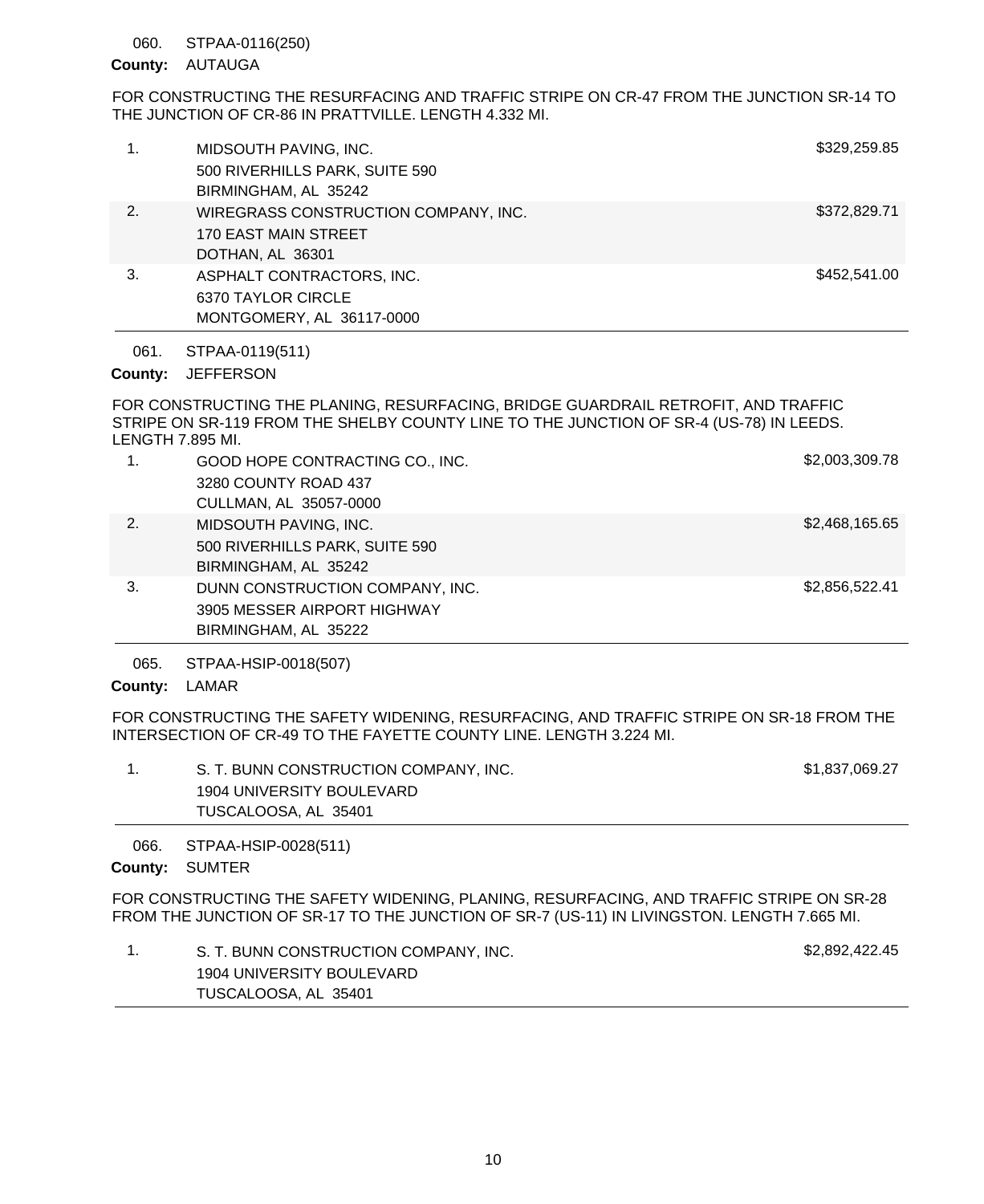#### STPAA-HSIP-0050(504) 067.

### County: TALLAPOOSA

FOR CONSTRUCTING THE SAFETY WIDENING, PLANING, RESURFACING, AND TRAFFIC STRIPE ON SR-50 FROM THE INTERSECTION OF SR-49 TO THE INTERSECTION OF SR-38 (US-280) IN CAMP HILL. LENGTH 11.325 MI.

| GARY INGRAM GRADING & PAVING. INC. | \$2,837,863.37 |
|------------------------------------|----------------|
| 1767 GRIFFIN SHOALS ROAD           |                |
| DADEVILLE, AL 36853                |                |

STPAA-HSIP-0051(514) 068.

County: BULLOCK

FOR CONSTRUCTING THE SAFETY WIDENING, RESURFACING, AND TRAFFIC STRIPE ON SR-51 FROM THE BARBOUR COUNTY LINE TO THE JUNCTION OF SR-6 (US-82) IN MIDWAY. LENGTH 5.749 MI.

| WIREGRASS CONSTRUCTION COMPANY, INC. | \$1,979,386.37 |
|--------------------------------------|----------------|
| 170 EAST MAIN STREET                 |                |
| DOTHAN, AL 36301                     |                |
|                                      |                |

STPNU-1017(251), STPNU-1017(250) 074.

# County: CHEROKEE

FOR CONSTRUCTING THE RESURFACING, GUARDRAIL IMPROVEMENTS, AND TRAFFIC STRIPE ON CR-33 FROM THE JUNCTION OF CR-308 TO NORTH OF THE JUNCTION OF CR-172 (SITE 1) AND ON CR-20 FROM THE INTERSECTION OF CR-7 TO THE JUNCTION OF CR-150 WEST OF CENTRE (SITE 2). LENGTH 4.598 MI.

| 1. | MCCARTNEY CONSTRUCTION CO., INC. | \$581,089.24 |
|----|----------------------------------|--------------|
|    | 331 ALBERT RAINS BOULEVARD       |              |
|    | GADSDEN, AL 35901-0000           |              |
| 2. | J & D ENTERPRISES, LLC           | \$626,358.31 |
|    | 756 WALNUT STREET                |              |
|    | GADSDEN, AL 35901                |              |
| 3. | GOOD HOPE CONTRACTING CO., INC.  | \$640,400.15 |
|    | 3280 COUNTY ROAD 437             |              |
|    | CULLMAN, AL 35057-0000           |              |

STPNU-1917(250) 075.

County: COOSA

FOR CONSTRUCTING THE RESURFACING AND TRAFFIC STRIPE ON CR-56 FROM THE INTERSECTION OF CR-55 TO THE INTERSECTION OF CR-29 IN WEOGUFKA. LENGTH 3.199 MI.

|    | WIREGRASS CONSTRUCTION COMPANY, INC.<br>170 EAST MAIN STREET<br>DOTHAN, AL 36301       | \$422,431.39 |
|----|----------------------------------------------------------------------------------------|--------------|
| 2. | GARY INGRAM GRADING & PAVING, INC.<br>1767 GRIFFIN SHOALS ROAD<br>DADEVILLE, AL 36853  | \$443,979.21 |
| 3. | DUNN CONSTRUCTION COMPANY, INC.<br>3905 MESSER AIRPORT HIGHWAY<br>BIRMINGHAM, AL 35222 | \$517,878.67 |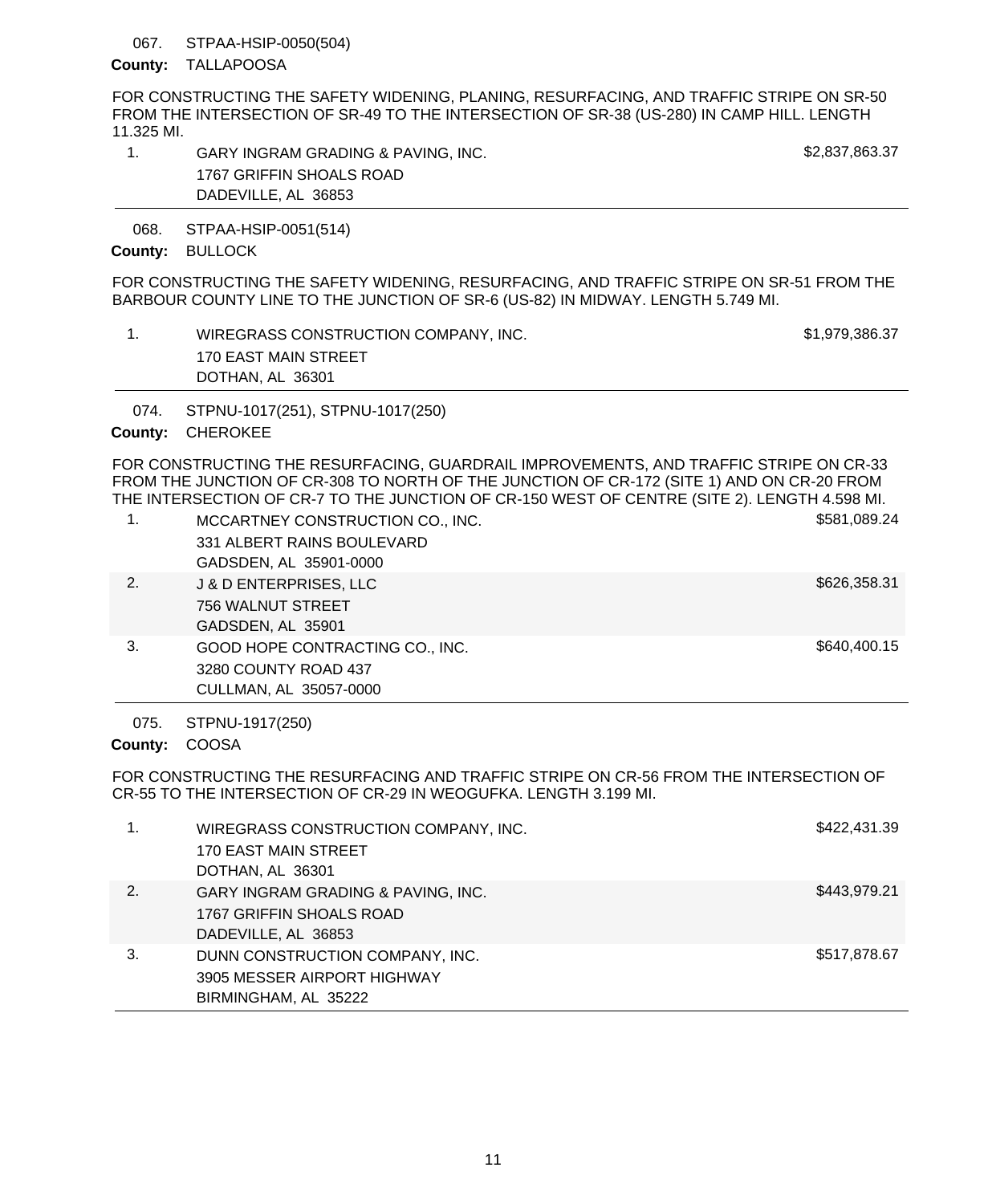STPNU-2116(252), STPNU-2116(251) 076.

# County: **CRENSHAW**

FOR CONSTRUCTING THE RESURFACING (TRIPLE LAYER BITUMINOUS SURFACE TREATMENT) AND TRAFFIC STRIPE ON CR-30 (BEAVER POND ROAD) FROM THE INTERSECTION OF CR-59 IN PETREY TO WEST OF THE BRIDGE NEAR THE PIKE COUNTY LINE (SITE 1) AND ON CR-28 (NORTH GOSHEN ROAD) FROM THE JUNCTION OF SR-10 (US-29) TO THE PIKE COUNTY LINE (SITE 2). LENGTH 5.299 MI.

|    | S & C MATERIALS & PAVING, INC.       | \$574,000.00 |
|----|--------------------------------------|--------------|
|    | 12318 HIGHWAY 231                    |              |
|    | <b>TROY, AL 36081</b>                |              |
| 2. | WIREGRASS CONSTRUCTION COMPANY, INC. | \$579,912.45 |
|    | 170 EAST MAIN STREET                 |              |
|    | DOTHAN, AL 36301                     |              |

3. CHARLES E. WATTS, INC. **\$617,075.67** 501 NORTH ALBERT RAINS BOULEVARD GADSDEN, AL 35901

STPNU-3616(250) 077.

County: JACKSON

FOR CONSTRUCTING THE RESURFACING AND TRAFFIC STRIPE ON CR-33 FROM THE JUNCTION OF CR-28 NORTHWEST OF HOLLYWOOD TO THE INTERSECTION OF CR-32. LENGTH 1.855 MI.

1. WIREGRASS CONSTRUCTION COMPANY, INC. \$379,114.94 170 EAST MAIN STREET DOTHAN, AL 36301

STPNU-3916(251) 078.

# County: LAUDERDALE

FOR CONSTRUCTING THE RESURFACING AND TRAFFIC STRIPE ON CR-144 FROM THE JUNCTION OF CR-47 TO THE JUNCTION OF CR-33. LENGTH 2.055 MI.

|    | MIDSOUTH PAVING, INC.          | \$485,534.94 |
|----|--------------------------------|--------------|
|    | 500 RIVERHILLS PARK, SUITE 590 |              |
|    | BIRMINGHAM, AL 35242           |              |
| 2. | ROGERS GROUP, INC.             | \$596,360.29 |
|    | 421 GREAT CIRCLE ROAD          |              |
|    | NASHVILLE, TN 37228-0000       |              |

STPOA-3517(250) 081.

County: HOUSTON

FOR CONSTRUCTING THE RESURFACING AND TRAFFIC STRIPE ON CR-51 (OMUSSEE ROAD) FROM NEAR THE INTERSECTION OF SR-52 TO THE JUNCTION OF WEBB ROAD. LENGTH 1.229 MI.

| 1. | MIDSOUTH PAVING, INC.                | \$179,483.86 |
|----|--------------------------------------|--------------|
|    | 500 RIVERHILLS PARK, SUITE 590       |              |
|    | BIRMINGHAM, AL 35242                 |              |
| 2. | WIREGRASS CONSTRUCTION COMPANY, INC. | \$197,401.69 |
|    | 170 EAST MAIN STREET                 |              |
|    | DOTHAN, AL 36301                     |              |